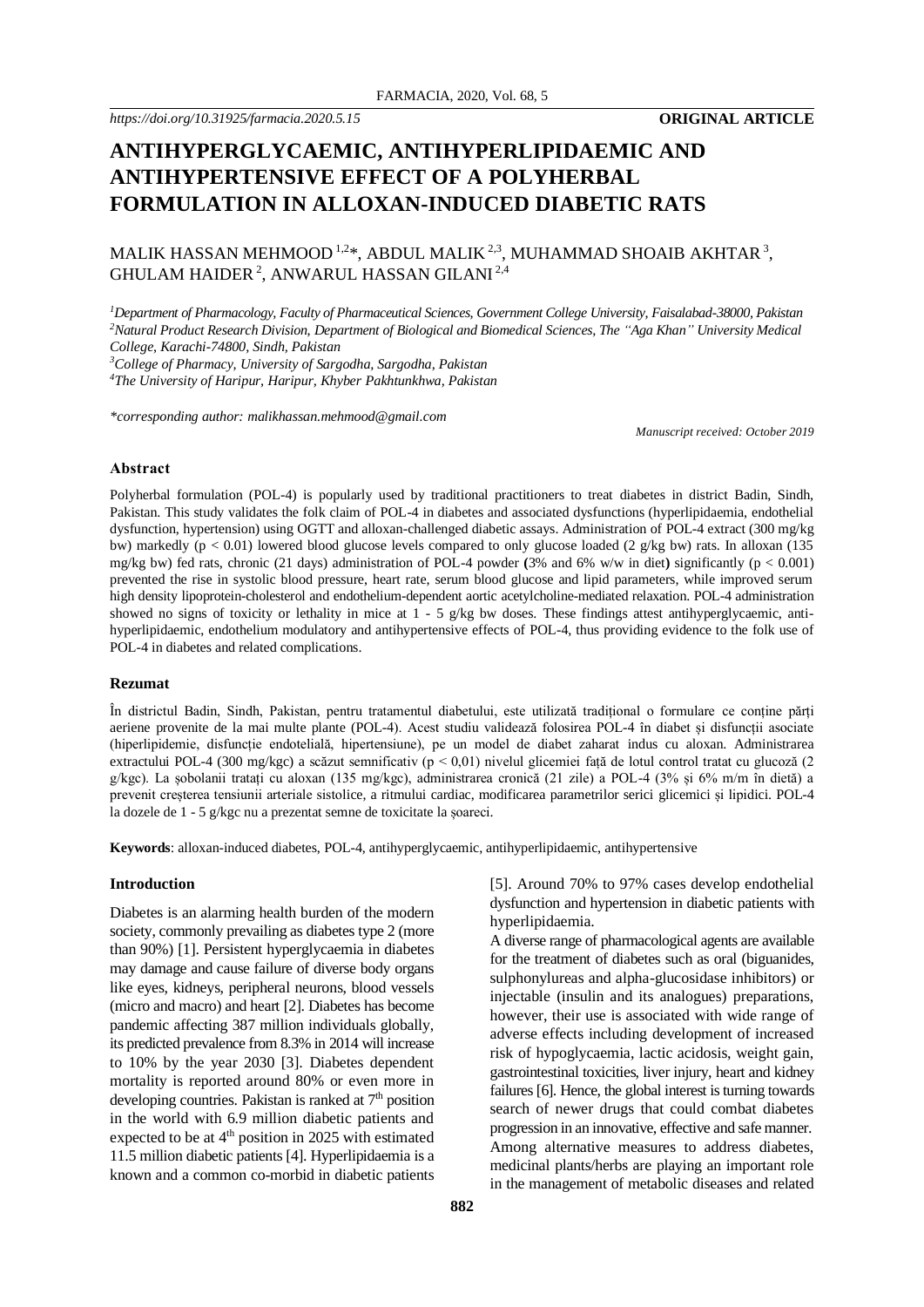cardiovascular issues. It has been predicted that more than 25% of the prescription drugs in developed countries are derived from plants/herbs. World Health Organization has estimated that herbal remedies are being used in three quarters of the world population for their primary health care need [7]. Thus, medicinal herbs are preferred for the management of diabetes either as single herb [8] and/or polyherbal formulations (Diasulin and Cogent db) [9, 10]. Polyherbal formulation (POL-4) is comprised of *Nigella sativa*, *Gymnema sylvestr*, *Trigonella foenum graecum* and *Cichorium intybus*. It is used by traditional practitioners for the treatment of cardiovascular disorders and diabetes in interior parts of Sindh province, Pakistan [11, 12]. Description of the ingredients of POL-4, including

their common names, parts used, family, traditional uses and phytochemical composition, is presented in Table I. There are a few reports available supporting the effectiveness of the ingredients (*G. sylvestre*, *T. foenum graecum*, *N. sativa*) of POL-4 in diabetes [13- 16], however, little is known about the usefulness of *C. intybus*, while no reports are available for the effectiveness of polyherbal formulation (POL-4) effectiveness in diabetes. POL-4 has also been studied for its cardiovascular and antihyperlipidaemic effects [11, 12]. The current study validates the folk claim of traditional practitioners for the effectiveness of POL-4 in diabetes using OGTT assay and alloxaninduced diabetic rats.

**Table I**

| Description of the components of polyherbal formulation (POL-4) |               |              |                                     |                                     |                                    |  |  |
|-----------------------------------------------------------------|---------------|--------------|-------------------------------------|-------------------------------------|------------------------------------|--|--|
| <b>Components of</b>                                            | Common        | Parts        | <b>Family name</b>                  | <b>Traditional uses</b>             | <b>Phytochemical composition</b>   |  |  |
| POL-4 (herbs)                                                   | names         | used         |                                     |                                     |                                    |  |  |
| Nigella sativa, L.                                              | Kalonji/Black | Seeds        | Ranunculaceae                       | antidiabetic, antihyper-lipidaemic, | Thymoquinone, volatile oil,        |  |  |
|                                                                 | cumin         |              |                                     | diuretic, cardio-protective         | saponins, flavonoids [13]          |  |  |
| Cichorium                                                       | Kasni/chicory | Seeds        | Asteraceae                          | Cardiotonic, antidiabetic,          | Caffeoylquininc acid,              |  |  |
| <i>intybus</i> , L.                                             |               |              |                                     | cholesterol lowering effect         | chlorogenic acid, flavonoids,      |  |  |
|                                                                 |               |              |                                     |                                     | phenolics, tannins [14]            |  |  |
| Trigonella foenum                                               | Methi-dana/   | <b>Seeds</b> | Fabaceae                            | Lipid lowering, cardio-             | Trigonelline, 4-hydroxyisoleucine, |  |  |
| graecum, L.                                                     | Fenugreek     |              |                                     | protective, hypoglycaemic           | diosgenin, flavonoids [15]         |  |  |
| Gymnema                                                         |               |              | Gurmar-booti/ Leaves Asclepiadaceae | Antidiabetic, lipid lowering,       | Gymnemic acid,                     |  |  |
| sylvestre, R.Br.                                                | Ram's horn/   |              |                                     | cardio-effective, anti-obesity      | deacylgemnemic acid, saponins,     |  |  |
|                                                                 | Periploca of  |              |                                     |                                     | gurmarin, flavonoids, phenolics    |  |  |
|                                                                 | the wood      |              |                                     |                                     | 1161                               |  |  |

#### **Materials and Methods**

## *Drugs, chemicals and kits used*

Acetylcholine chloride, alloxan monohydrate, phenylephrine hydrochloride and glibenclamide were procured from Sigma (St. Louis, MO, USA). The kits for blood glucose, total cholesterol, triglycerides, low density lipoprotein-cholesterol and high density lipoproteincholesterol estimation were acquired from Roche Diagnostics and used Cobas c 111 for analysis. Anaesthetic agent (isoflurane) was received from Times Medicose Pharmacy outlet, Karachi, Pakistan. The various salts were mixed to prepare physiological solution which includes potassium chloride; potassium dihydrogen phosphate, sodium chloride, magnesium chloride, magnesium sulphate, sodium dihydrogen phosphate, calcium chloride, glucose and sodium bicarbonate were obtained from E. Merck, Darmstadt, Germany. Chemicals and reagents obtained for histological investigations containing formalin, buffer solution, ethanol, xylene, liquid paraffin, haematoxylin, eosin and DPX for mounting slides were available at "Aga Khan" University, Karachi, Pakistan. All the chemicals were of purity grade.

#### *Collection and identification of plants*

Plants were purchased from herbal enterprise, Rehmania Pinsar Shop, Sargodha, Pakistan and validated by Taxonomist, Dr. Amin Shah, University of Sargodha,

Sargodha, Pakistan. The samples of ingredients of POL-4 were preserved in the herbarium under the following voucher numbers: Malik-632 (*N. sativa*), Malik-633 (*C. intybus*)*,* Malik-634 (*T. foenum graecum*) and Malik-635 (*G. sylvestre*). The individual plant material was weighed, taken in equal part and combined ingredients of POL-4 were pulverized with herbal grinder and mixed thoroughly to get the compound herbal formulation, POL-4. The powdered materials were stored at 4°C in air tight jars.

## *Preparation of the extract of polyherbal formulation (POL-4)*

For the preparation of the aqueous-methanolic extract of POL-4, 500 g powdered material of POL-4 was soaked in defined proportion of aqueous-methanol (30:70) mixture for three days with occasional shaking. The initial filtrate obtained was subjected for filtration process applying a muslin cloth and passed through Whatman filter No.1. The method was repeated thrice and the resultant filtrates were mixed together and evaporated using rotary evaporator [17]. The obtained semi solid extract of POL-4 (POL-4.Cr) was air dried with resultant yield of 16% w/w.

*Phytochemical analysis*

Qualitative phytochemical screening was carried out to determine alkaloids, anthraquinones, flavonoids, tannins, saponins, coumarins and terpenoids as constituents of POL-4 [18].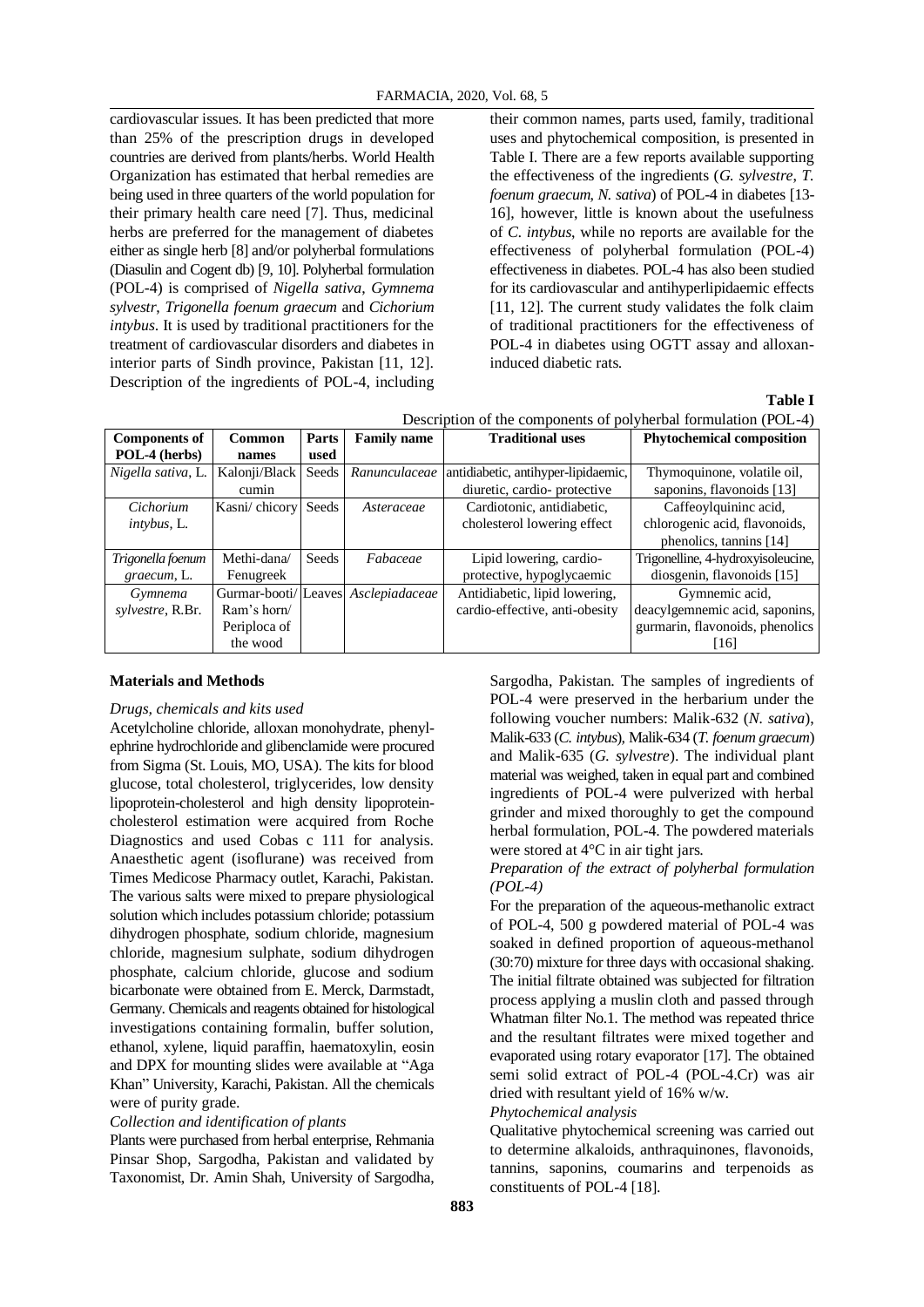## *Laboratory animals*

Sprague Dawley (SD) rats with weight ranges of 180 - 200 g and BALB/c mice  $(20 - 25$  g) of both sexes were used in this study. Animals were sourced from Dow University of Health Sciences, Karachi and were bred at the animal house of "Aga Khan" University, Karachi, Pakistan. Animals were managed at  $23 \pm$  $2^{\circ}$ C and  $55 \pm 5$ % relative humidity with twelve-hrs day/night cycles. There were kept in plastic cages containing sawdust which was replaced after every two days. Standard diet and drinkable water was given to all animals. The animals were acclimatized for 5 - 7 days prior to experimentation. The study scheme was approved (57-ECACUBBS-15) by Ethics Committee for Animal Care and Use (ECACU) of the "Aga Khan" University, Karachi, Pakistan, and was also in line with the rules of Institute of Laboratory Animal Resources, NRC (National Research Council) [19].

#### *Experimental design*

### *Effect of POL-4 intervention on oral glucose tolerance test (OGTT) in rats*

SD rats were fasted for 12 - 14 hours and were divided randomly into five groups with 5 - 7 animals in each group for the OGTT assay. Group 1 served as normal control and received drinking water orally (10 mL/kg bw). Animals of group 2 were administered 2 g/kg bw of glucose load and served as OGTT control. Group 3 was administered glibenclamide (6 mg/kg bw, orally) dissolved in distilled water along with glucose load (2 g/kg bw). Group 4 and 5 were also administered hydro-alcoholic extract of polyherbal formulation (POL-4) at 150 and 300 mg/kg bw along with glucose load. After 30 min of oral glucose load (2 g/kg bw), blood samples were withdrawn from tail veins of rats at 0, 30, 60, 90 and 120 min intervals to estimate the blood glucose levels using Roche ACCU-Check glucometers.

## *Effects of POL-4 intervention on alloxan-induced diabetic rats*

Freshly prepared alloxan monohydrate (135 mg/kg bw) was injected intraperitoneally once to SD rats on fasting (12 - 16 hrs), it is immediately transported to pancreas through glucose transporter 2, due to similarity with glucose, which imparts deleterious effects on the β-cells of the pancreas [20]. The animals were given free access to food and tap water during the experiment. Blood glucose was measured using ACCU Check glucometer and rats having glucose levels of > 250 mg/dL were chosen in this study. The animals of group 1 ( $n = 6$ ) were administered normal saline only, while animals in group  $2 - 5$  (n = 6 - 7 in each group) were administered the above mentioned amount of alloxan monohydrate at a single dose. The group 2 was kept as negative control, while group 3 was administered glibenclamide (6 mg/kg bw/day, orally), the standard oral hypoglycaemic agent. After fourth day of induction of diabetes in alloxanized

animals, the animals of group 4 and 5 were treated with POL-4 (3% and 6%) powder mixed in the diet for 21 days. Physiological parameters (food and water intake), biochemical parameters (glucose and lipids) were measured by using Cobas c-111 analyser at terminal day of the study.

## *Measurement of endothelial reactivity in isolated rat aortae*

At the end of study, SD rats were kept fasted for 12 - 14 hrs, 2 - 5% v/w isoflurane was used as inhalational anaesthesia to achieve deep sedation and finally euthanization of these animals. Afterwards, dissection was quickly performed to remove carefully thoracic aorta. The descending thoracic aortic tube was isolated and kept in Kreb's solution for vascular tension assay to study the endothelial function. The aortic rings were fixed in a tissue bath assembly filled with Kreb's solution (37°C) and carbogen ( $O_2 = 95\%$  and  $CO_2 =$ 5%) bubbles. Force transducer (50-7905, Harvard Apparatus, USA) linked to a Trans-bridge (Model No. TBM4M, World Precision Instruments, UK) and PowerLab setup (ADInstruments, Australia) was used for the assessment of tissue responses. The aortic rings were stabilized to equilibrate at 1 - 2 g of resting tension for 45 min with change of buffer at every 15 min intervals. When rings got stabilized, acetylcholine (Ach;  $1 \times 10^{-8}$  -  $10^{-4}$  mol/L) inhibitory response curves were constructed against the induced contractions of phenylephrine (P.E) concentration of  $1 \times 10^{-6}$  mol/L [21].

## *Determination of blood pressure using non-invasive method*

Non-invasive blood pressure (BP) was measured at day 0 and at  $2<sup>nd</sup>$  week of the study using plethysmography (Model No. 92, IITC Inc. USA) with tail cuff coupled with PowerLab data acquisition system attached to a computer with Lab Chart software (version 5.3) installed. Before starting the study protocol, SD rats were trained in the restrainers for the smooth BP measurements. When the animals became acclimatized to the training procedures, 3 - 5 readings of SBP (systolic blood pressure) within a time interval of 3 - 6 min were recorded in awaked rats and the readings were calculated according to mean values. Possible experimental variables such as body temperature (27°C) of the animals, respiration rate, body motions and intensity of noise were minimized [22].

#### *Collection of blood samples*

For terminal blood collection, the animals were starved for 12 - 16 hrs and anesthetized with inhalational isoflurane  $(2 - 5\% \text{ v/w})$  in chambers until achievement of anaesthesia. By cardiac puncture procedure, blood was withdrawn from these animals in pre-labelled vacutainers. However, occasional blood samples for baseline levels were collected by puncturing tail vein of the rats. The serum was separated after centrifugation using Beckman centrifuge X-22 at 3000 revolution/min for 10 min. The pancreatic and aortic tissues were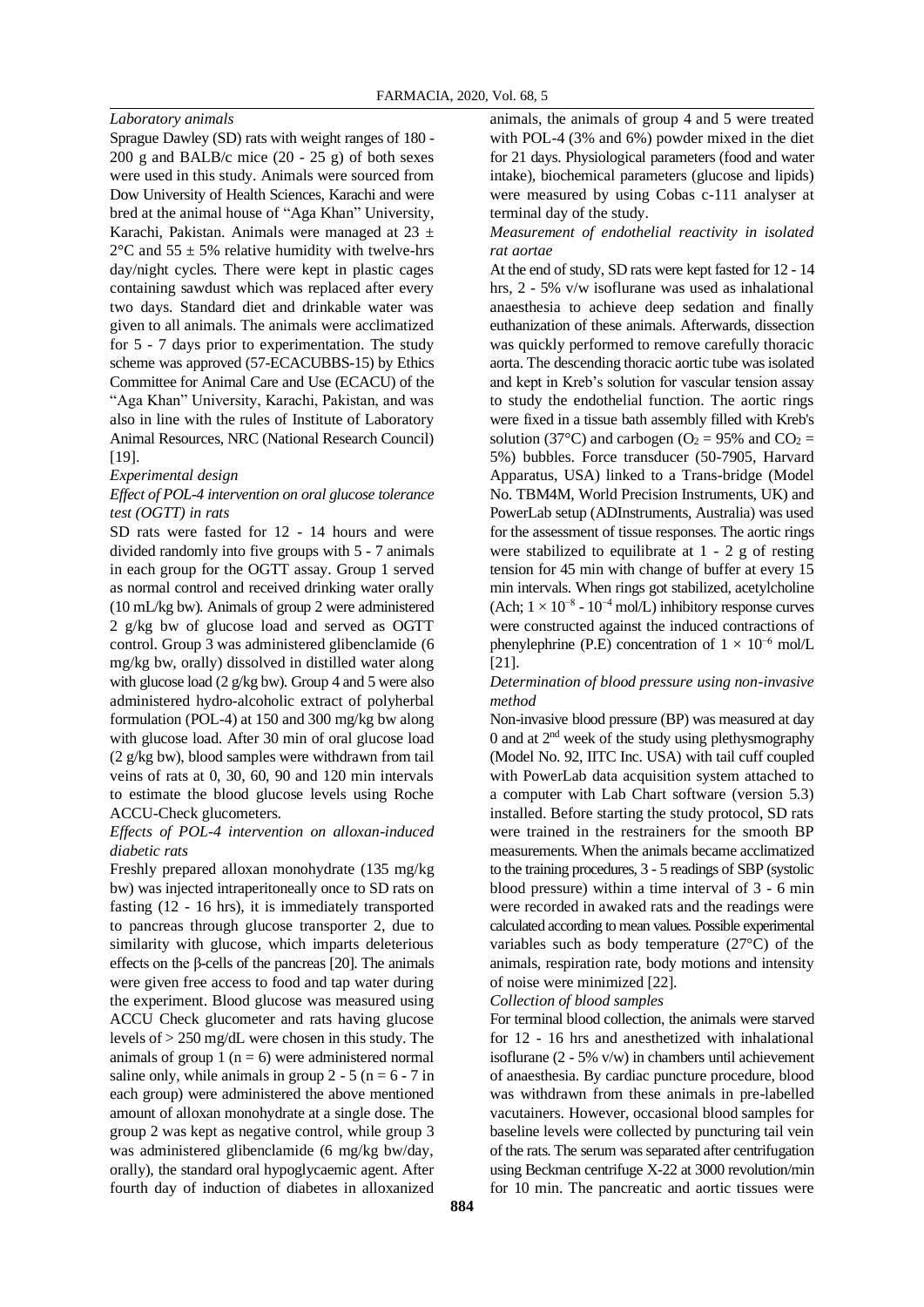isolated and from each animal and were preserved for histomorphological examination and endothelial reactivity studies, respectively.

#### *Estimation of biochemical parameters*

The serum total cholesterol, low density lipoproteincholesterol, high density lipoprotein cholesterol, triglyceride and glucose were estimated by means of Cobas c-111 auto-analyser diagnostic system (Roche Diagnostics Switzerland).

*Histomorphological studies of isolated tissue specimens* At last day of alloxan-induced diabetic experiment, the animals were anaesthetized with inhalation route by using isoflurane solution of 2 - 5% v/w in a closed jar and were perfused with intra-cardiac infusion (cannulation with aorta of heart) of saline to wash the blood from whole body including pancreas. The tissue specimens from the pancreas and the aortae of the control and the treated animals were harvested. Further, pancreatic tissues were preserved and perfused with neutral formalin (10%) and later embedded in paraffin for 24 - 48 hrs. The paraffin blocks were cut off into 5 µm sections and procedure of haematoxylin/ eosin (H/E) staining were carried out for microscopic examination using light microscope. For studying pancreatic architecture, system microscope (Olympus DX 43, Tokyo, Japan) and photographic digital camera were used for estimation of islet numbers while for the measurement of islet diameter, calibrated micrometre was used [23]. The observed histomorphological changes of pancreatic tissues of untreated and treated animals were noted by comparing with the corresponding tissue slides of the disease control animals.

## *Acute toxicity testing in mice*

For acute toxicity, BALB/c mice (20 - 25 g) of both sexes were selected and were distributed randomly in different groups of ten mice/group. The increasing doses  $(1, 3 \text{ and } 5 \text{ g/kg}$  bw) of POL-4 extract were administered to overnight fasted mice. The animals of the control group were administered normal saline (orally, 10 mL/kg). All mice had free access to water and food and were kept under observation for any toxic effects like gastrointestinal spasm, anorexia, diarrhoea and/or mortality for 48 hrs. After 48 hrs, the survived animals were euthanized for organ necropsy to check whether the extract of POL-4 caused any damage to the vital organs including heart, liver, kidneys, pancreas and intestines as described by [24]. *Statistical analysis*

Data is displayed as mean  $\pm$  S.E.M. For comparison of two groups, unpaired Student's t-test was applied, while for comparison of multiple groups with control, One-way ANOVA (analysis of variance) was used tailed by Tukey's post-test and/or Dunnett's test. The P-value ( $p < 0.05$ ) was considered significant statistically. All graphs were constructed and statistical analysis was carried out using GraphPad Prism software (version 4.00).

#### **Results and Discussion**

#### *Phytochemical analysis*

The qualitative phytochemical analysis of the aqueousmethanolic extract of POL-4 showed saponins, alkaloids, anthraquinones, flavonoids, tannins, coumarins and terpenoids as POL-4 constituents.

*Effect of POL-4 on oral glucose tolerance test in rats* The oral glucose tolerance test (OGTT) was carried out to assess the hypoglycaemic activity of the aqueousmethanolic extract of polyherbal formulation (POL-4.Cr). The solution of glucose  $(2 \frac{g}{kg}$  bw) was given to the normal rats. Glucose intake significantly ( $p <$ 0.001) increased blood glucose levels in the animals at 30 min to 120 min after the glucose load when compared with untreated control group (Figure 1). The extract of POL-4 containing (150 and 300 mg/kg bw, orally) produced a significant ( $p < 0.05 - 0.01$ ) decline in glucose levels at 30 to 120 min intervals, with maximum effect at higher tested dose. Glibenclamide, an oral antidiabetic drug, administered at a dose of 6 mg/kg bw, also, showed marked ( $p < 0.001$ ) decrease at 30 to 120 min intervals when compared with glucose only administered animals at respective time intervals.





Data is displayed as means  $\pm$  SEM. ns, non-significant,  $\#p < 0.05$ ,  $\#tp < 0.01$  and  $\# \# pp < 0.001$  show a comparison of glucose-induced hyperglycaemic control with normal saline (Student's *t*-test), while  $p < 0.05$ ,  $\frac{p}{p} < 0.01$  and \*\*\*p < 0.001 show a comparison of glucose-fed hyperglycaemic animals with animals of treatment groups (One way analysis of variance tailed by Dunnett's test). POL-4.Cr: the aqueous-methanolic extract of polyherbal formulation

#### *Effect of POL-4 treatment on physiological parameters in alloxan-challenged diabetic rats*

When alloxan was administration to rats, it caused significant alterations in weight of the animals, systolic blood pressure (SBP), heart rate (HR), water and feed intake compared to data of animals fed normal diet (Table II). The POL-4 at 3 and 6% mixed in the normal diet produced significant ( $p < 0.01$ ) improvement in water/feed intake, body weight, SBP and HR with greater improvement at higher tested dose. A noticeable  $(p < 0.05)$  increase in body weight was also observed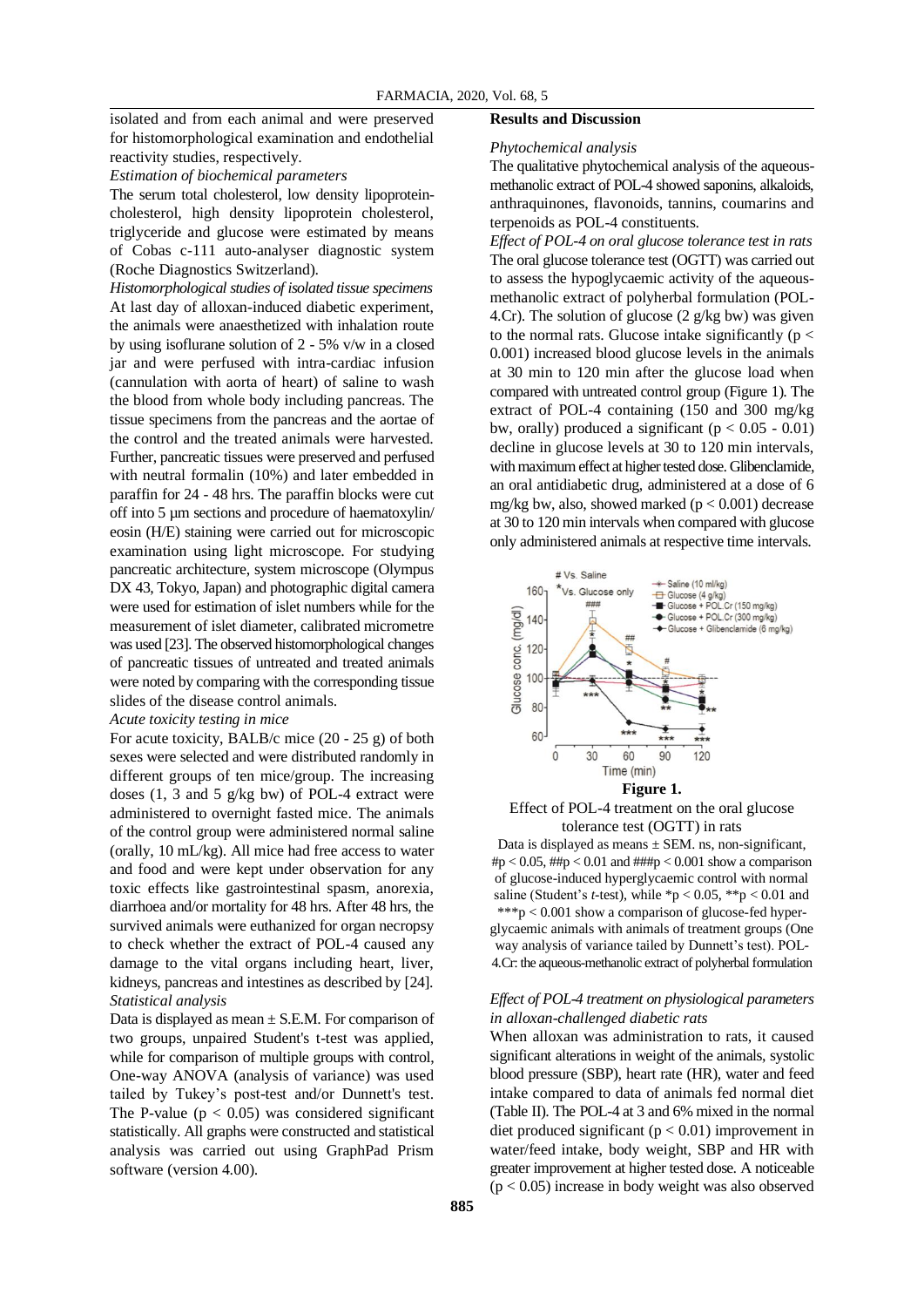in the POL-4 treated animals compared to diabetic control animals (Table II).

On the other hand, glibenclamide (6 mg/kg bw) administration to the animals through oral route showed a normalized trend in water intake, food intake and slightly increasing trend in body weight was observed when compared to diabetic control animals as seen in Table II.

**Table II**

Effect of POL-4 administration on body weight, water and food intake, systolic blood pressure and heart rate in alloxan-induced diabetic rats

| <b>Parameters</b>                     |               | Normal diet   Diabetic control rats | Diabetic + $GB$           | $Di + POL-4$              | $Di + POL-4$              |
|---------------------------------------|---------------|-------------------------------------|---------------------------|---------------------------|---------------------------|
|                                       | (ND) treated  | (Di)                                | $(6 \text{ mg/kg bw})$    | (3%)                      | (6%)                      |
| <b>Body weight</b> $(g/gp/week)$      | $220 \pm 8.2$ | $162 \pm 7.5$ ###                   | $190 \pm 4.6$ ***         | $200 \pm 6.4***$          | $210 + 5.6***$            |
| <b>Food intake</b> (g/gp/day)         | $140 \pm 3.0$ | $130 \pm 2.6$ <sup>ns</sup>         | $136 + 3.4$ <sup>ns</sup> | $133 + 5.0$ <sup>ns</sup> | $139 + 8.1$ <sup>ns</sup> |
| <b>Water intake</b> (mL/gp/day)       | $125 \pm 2.0$ | $150 \pm 5.3^{\text{\#}}$           | $112 + 6.5***$            | $120 + 4.7**$             | $128 + 3.7**$             |
| <b>Systolic Blood Pressure (mmHg)</b> | $118 + 4.5$   | $151 \pm 2.6$ ###                   | $147 + 3.5$ <sup>ns</sup> | $140 + 2.8$ **            | $133 \pm 6.4$ ***         |
| <b>Heart rate</b> (beats/min)         | $322 + 3.5$   | $358 \pm 5.3$ ###                   | $346 + 7.6$ <sup>ns</sup> | $339 + 6.2**$             | $1328 \pm 5.9***$         |

 $^{#}/$ \*p < 0.01;  $^{##}/$ \*\*p < 0.001; ns = non-significant;  $#$  – show a comparison of diabetic control and normal saline (Student-t-test); \* – show a comparison of all treatment groups with Di (One way analysis of variance tailed by Dunnett's test); POL-4 = polyherbal formulation;  $ND$  = normal diet; diabetic control (Di);  $GB$  = glibenclamide; gp = group.

## *Effect of POL-4 treatment on blood glucose and lipid parameters in alloxan-fed rats*

Administration of alloxan, in all animals except the animals of group one (to whom it was administered only the normal diet), induced hyperglycaemia and hyperlipidaemia as detailed in Table III. POL-4 administration (3% and 6%) mixed in normal feed caused significant reduction in the fasting blood glucose (FBG) and serum total cholesterol (TC), low density lipoprotein cholesterol (LDL-C) and triglycerides (TG), while a mild increase was observed in high density lipoprotein cholesterol (HDL-C) compared to only alloxan administered diabetic rats. Similarly, administration of glibenclamide decreased significantly the blood glucose levels and lipid parameters compared to diabetic control group (Table III).

#### **Table III**

| <b>Parameters</b> | <b>Normal Diet (ND)</b> | Diabetic control rats      | Diabetic $+$ GB        | $Di + POL-4$      | $Di + POL-4$        |
|-------------------|-------------------------|----------------------------|------------------------|-------------------|---------------------|
| (mg/dl)           | treated                 | (Di)                       | $(6 \text{ mg/kg bw})$ | (3%)              | (6%)                |
| <b>Glucose</b>    | $86.47 + 5.6$           | $276.4 \pm 15.2$ *****     | $98.4 + 7.30***$       | $106.8 + 7.8$ *** | $94.5 + 6.9***$     |
| <b>TC</b>         | $92.43 + 5.3$           | $143.6 + 3.7$              | $99.5 + 8.1**$         | $102.8 + 3.20**$  | $96.83 \pm 5.3$ *** |
| <b>HDL-C</b>      | $34.58 + 2.9$           | $20.1 + 3.6^{+4}$          | $30.77 + 1.02*$        | $30.5 + 2.3*$     | $35.71 + 2.66**$    |
| LDL-C             | $57.50 + 3.4$           | $190.11 + 4.7$             | $59.17 + 6.5*$         | $62.4 + 3.6**$    | $58.2 + 3.14***$    |
| <b>TG</b>         | $82.33 + 4.7$           | $179.85 + 6.7^{\text{mm}}$ | $94.0 + 4.4*$          | $98.51 + 4.3*$    | $87.62 + 3.1***$    |

\*p < 0.05; ##/\*\*p < 0.01; ###/\*\*\*p < 0.001, ns = non-significant; # – show a comparison of diabetic control with normal saline (Student-*t*test),  $*$  – show a comparison of all treatment groups with Diabetic control group (One way analysis of variance tailed by Dunnett's test). POL-4 = poly herbal formulation; ND = normal diet; Di = diabetic control; TC = total cholesterol; HDL-C = high density lipoproteincholesterol; LDL-C = low density lipoprotein-cholesterol;  $TG = \text{trid}$  verides;  $GB = \text{gl}$  is clienclamide.

## *Effect of POL-4 treatment on endothelial dysfunction in alloxan-administered rats*

The animals in diabetic control group showed endothelial dysfunction which was evident in the development of endothelial resistance to the acetylcholine mediated inhibitory responses in the aortic rings of alloxan administered rats as seen in Figure 2. POL-4 administration at 3% and 6% in normal feed to alloxaninduced diabetic rats caused significant improvement in the endothelial dysfunction by enhancing acetylcholine (ACh)-induced relaxation to  $55.24 \pm 4.66$  and  $47.30 \pm 3.4$  *vs.*  $22.91 \pm 3.53\%$ , (n = 4 - 6), respectively, at highest tested concentrations of ACh. The comparisons of concentration response curves of ACh in the aortae of various groups have been shown in Figure 2. *Effect of POL-4 administration on histomorphometric characteristics of pancreatic tissues in alloxanadministered rats*

Haematoxylin/eosin (H/E) stained tissue sections of pancreas in alloxan-induced model, microscopic examination (for islet number using photographic digital camera, while for islet diameter measurement, calibrated micrometre was used) of alloxan treated group showed shrinkage of islets of Langerhans, beta cell degranulation, decreased numbers and size of islets of Langerhans compared to normal rats (having normal islet numbers, islet diameters, acinar cells, vacuolation and vascular supply) as seen in Figure 3. However, treatment with POL-4 (6%) and GB (6 mg/kg bw) showed revival and improvement in the numbers of islets of Langerhans and beta cells compared to only alloxan challenged animals as shown in Figure 3. When assessed for the effect on the number of islets of Langerhans, it revealed a significant reduction in POL-4 treatment group with respective value of  $9.29 \pm 2.58$ , n = 6 (p < 0.05 *vs*. only alloxan treated animals), as shown in Figure 4A. Similarly, mean values of islet diameter of all groups were measured. POL-4 administration showed a marked increase in islet diameter with respective mean value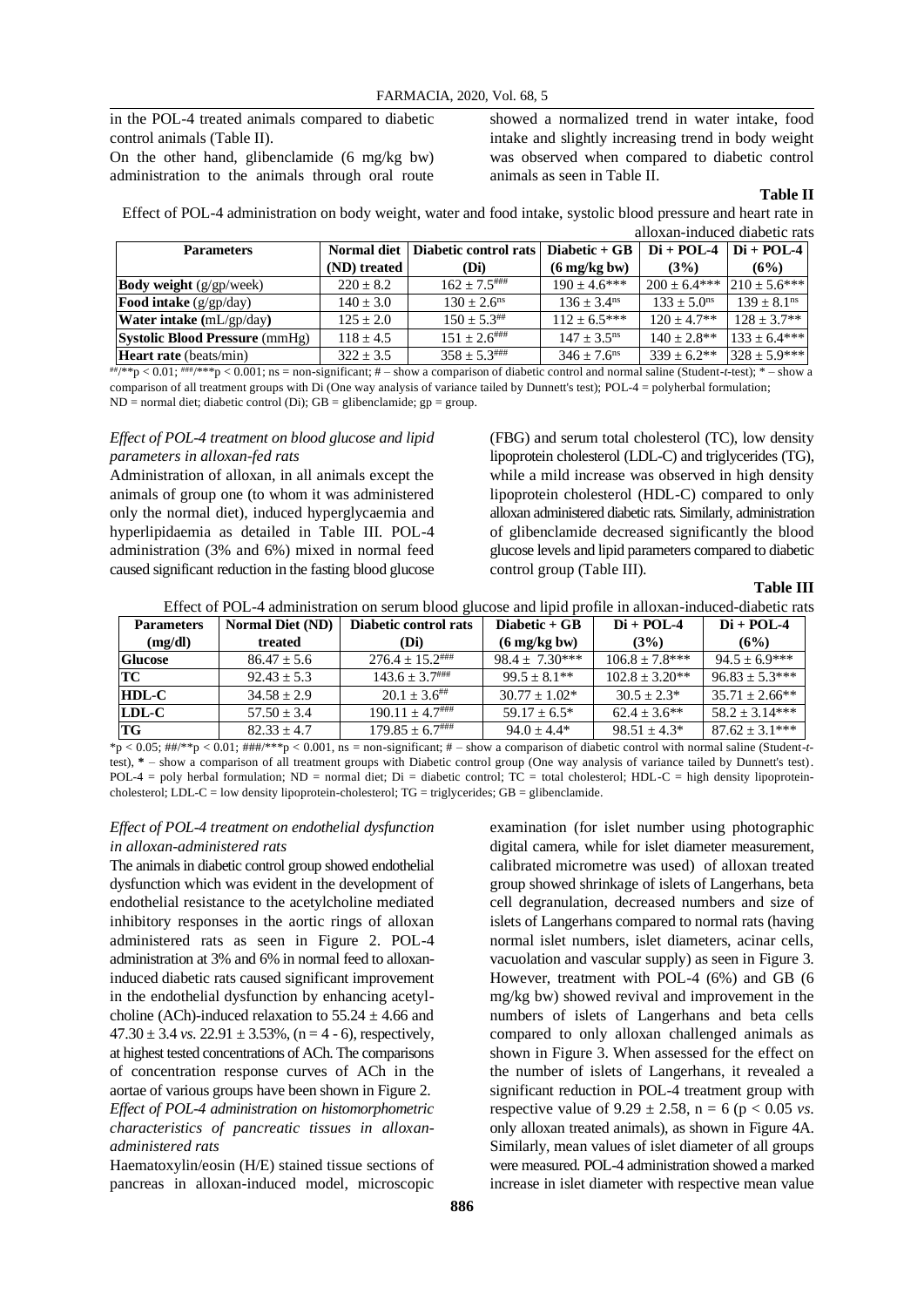of 122 ± 3.53 µm, n = 5 (p < 0.05 *vs*. only alloxan treated animals) as seen in Figure 4B. *Acute toxicity assay*

Oral incubation of POL-4 and its ingredients at 1, 3 and 5 g/kg bw in mice was devoid of any damage to vital organs, lethality or behavioural upsets such as writhing, palpitation or hyperventilation, lethargy, impaired motor actions mice within 48 hrs. POL-4 and its ingredients were found safe up to test dose of  $5 \frac{\text{g}}{\text{kg}}$ .

Diabetes a commonly prevailing endocrine disorder labelled with sustained hyperglycaemia develops due to defect in insulin secretion and/or in its action. Increased hepatic gluconeogenesis and/or insulin resistance due to its less peripheral utilization are known to promote progression of diabetes. It is a major risk factor for cardiovascular disorders (CVDs), a common cause of mortality and morbidity among diabetic patients. Diabetes is associated with multiple complications like hyperlipidaemia, retinopathy, nephropathy, neuropathy, coronary artery and cerebrovascular diseases, thus posing a major health burden in societies across the globe [25].







**Figure 3.**

Effect of POL-4 (6%) administration on haematoxylin/eosin (H/E) stained pancreatic tissues observed at 400X showed the clusters of beta cells on central, while alpha cells in periphery

Arrows show islets of Langerhans (ILE), shrinkage (s), acinar cells (Ac), normal revived/restored (NR) beta cells, degranulation (Dg) and vacuolation (V)

(A) Pancreatic tissues of animals on normal diet (B) Pancreatic tissues of alloxan- induced diabetic animals (C) Pancreatic tissues of alloxan- fed + glibenclamide (6 mg/kg) treated animals (D) Pancreatic tissues of alloxanfed + POL4 (6%) administered rats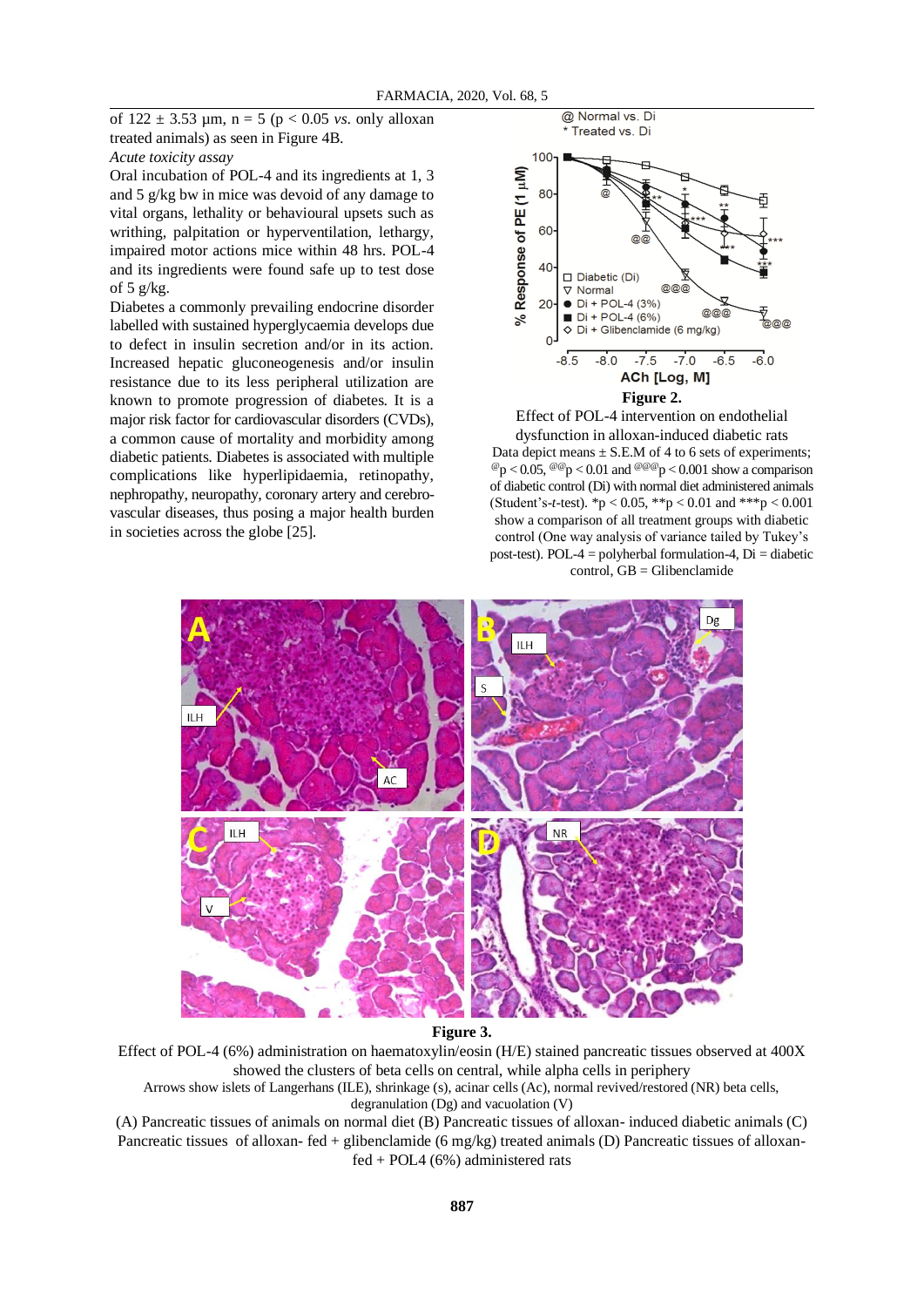

#### **Figure 4.**

Effect of POL-4 (6%) intervention on (A) size ( $\mu$ m) and (B) number (N/10 mm<sup>2</sup>) of islets of Langerhans in alloxan-induced diabetic rats

Data show the means  $\pm$  S.E.M of 5 to 6 tissues from different animals; \*\*\*p < 0.001 show a comparison of alloxan administered rats with normal rats (Student's-t-test), while <sup>@@</sup>p < 0.01 and <sup>@@@</sup>p < 0.001 show a comparison of treatments with only alloxan-fed animals (One way analysis of variance tailed by Dunnett's test). POL-4 = polyherbal formulation-4

To address this multifactorial endocrine dysfunction, among multiple treatment modalities, the use of natural products has gained popularity for its therapeutic success and wide acceptance in different cultures. It has been widely attested that folk or ethno-medical information on medicinal herbs show the presence of biological constituent(s) which represent 'leads' that could shortcut the discovery of modern medicines. It has also been estimated that  $> 80\%$  of people, equally in developed and emerging countries depend on traditional medicine to meet health care needs. Owing to lack of fully developed health care systems in developing countries, people with chronic diseases including diabetes, are among the worst victims [26]. In majority of traditional systems, diabetes is better managed by the herb combinations (poly herbal formulation) instead of prescribing a single herb, perhaps because of synergistic effectiveness and relatively lesser adverse effects [27].

Based on the folk use of POL-4 by traditional practitioners to treat diabetes in district Badin, Sindh, Pakistan, this study has been designed to provide an evidence to the medicinal use of POL-4 in diabetes and associated dysfunctions such as hyperlipidaemia, endothelial dysfunction and hypertension. Its antihyperglycaemic effects were observed through oral glucose tolerance test (OGTT) in rats, where the aqueous-methanolic extract of POL-4 (150 and 300 mg/kg bw) displayed prominent attenuation in the blood glucose levels similar to the effect of glibenclamide, a standard hypoglycaemic agent.

Administration of alloxan is well known in experimental animals to develop hyperglycaemia, hyperlipidaemia, endothelial dysfunction and hypertension. It is also known to charge histopathological changes in pancreatic tissues [28]. Alloxan is analogous to glucose which enters *via* glucose transporter-2 (GLUT<sub>2</sub>) and accumulates in beta cells of pancreas. It has been used as diabetogenic agent to induce experimental diabetic animal models for the evaluation of synthetic and natural compounds. In addition, alloxan is converted into more toxic compound dialuric acid which further generates toxic free radicals like hydrogen peroxide, superoxide radicals and iron-hydroxyl radicals, which are responsible for beta cells necrosis and also lower the antioxidant defence mechanism that results in development of diabetes [29].

Administration of POL-4 powder (3% and 6% mixed in diet) to alloxan-fed diabetic rats, showed significant protection against raised blood pressure, heart rate, serum glucose and lipid parameters except high density lipoprotein cholesterol, which was slightly increased. The polyherbal intervention has also improved endothelial dysfunction and histomorphological alteration in pancreatic tissues. These results are similar to Jackson and Bressler [30] who observed that sulfonylureas have an effect not only on insulin release but also a positive impact on pancreatic tissue architecture. These findings on the part of POL-4 may add possible mechanism(s) to its therapeutic potential in diabetes. Moreover, insulin is well known to regulate lipid metabolism as well by inhibiting lipolysis through hormone-sensitive lipases in adipose tissues [31].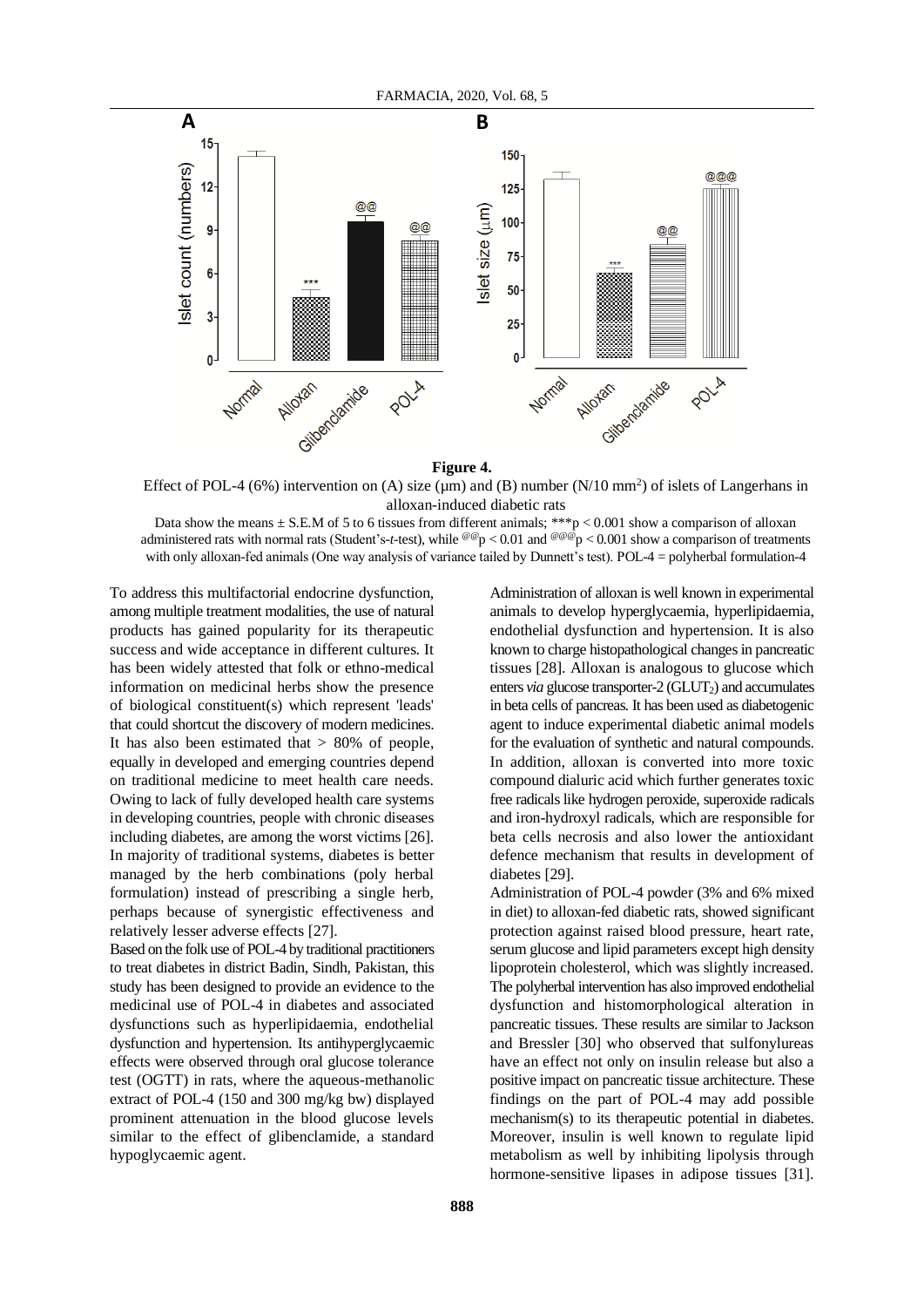Superoxide and hydrogen peroxide is enhanced in diabetes through oxidation of glucose, glycation (nonenzymatic) of proteins and oxidative degradation of glycated proteins molecules. Imbalance between enhanced production of free radicals and a resultant decline in the antioxidant defensive mechanisms leads to cellular and enzymatic deterioration, while sustained increased lipid peroxidation mediates onset of insulin resistance and/or diabetes. These pathways of oxidative stress equally contribute in establishment of diabetes and related complications [32].

The observed antihyperglycaemic, antihyperlipidaemic, endothelial modulating and antihypertensive properties of POL-4 might be mediated by the known presence of antioxidant constituents of *N. sativa*, *G. sylvestre*, *T. foenum graecum* and *C. intybus* which have also shown their effectiveness in diabetes when studied using different models either as individual herb or in combination with other herbs [13, 15, 33-38]. Similarly, hydroxyisoleucine, the chemical constituents of *T. foenum graecum* is known to block inflammatory pathways and reduces symptoms of underlying disease [39]. This study may attest the selected combination of constituents of POL-4 has promising protective effects against diabetes; hence this formulation may further be subjected for chemical standardization and clinical trials to optimize its clinical efficacy in diabetes.

#### **Conclusions**

This study shows that polyherbal formulation (POL-4) possesses antihyperglycaemic, antihyperlipidaemic, endothelial modulating and antihypertensive properties possibly owned because of abundant presence of antioxidant constituents in the ingredients of POL-4, and or its inhibitory potential either on intestinal lipid absorption or lipid molecule synthesis. Thus, this study provides experimental evidence to the folk medicinal utility of POL-4 in diabetes and associated disorders.

#### **Acknowledgement**

The study was carried out during elective rotation of Mr. Abdul Malik, research volunteer, working with Dr. Malik Hassan Mehmood at Department of Biological and Biomedical Sciences. We would like to thank Dr. Nauman Aziz for his continuous guidance and providing us test materials.

#### **Conflict of interest**

The authors declare no conflict of interest.

## **References**

- 1. World Health Organization, Diabetes fact Sheet, www.who.int/mediacentre/factsheets/fs312/en/, 2015.
- 2. Fowler MJ, Microvascular and macrovascular complications of diabetes. *Clin Diabetes*, 2008; 26(2): 77-82.
- 3. International Diabetes Federation: Diabetes atlas 6<sup>th</sup> edition posters update 2014. Brussels, Belgium, 2014.
- 4. Khuwaja AK, Fatmi Z, Soomro WB, Khuwaja NK, Risk factors for cardiovascular disease in school children - a pilot study. *J Pak Med Assoc.*, 2003; 53(9): 396-370.
- 5. American Diabetes Association, Economic costs of diabetes in the US in 2012. *Diabetes Care*, 2013; 36(4): 1033-1046.
- 6. Phillips PJ, Twigg SM, Oral hypoglycaemics: a review of the evidence. *Aust Fam Physician*, 2010; 39(9): 651-653.
- 7. Ekor M, The growing use of herbal medicines: issues relating to adverse reactions and challenges in monitoring safety. *Front Pharm.*, 2014; 4: Art. 177: 1-10.
- 8. Mustafa SB, Mehmood Z, Akhter N, Kauser A, Hussain I, Rashid A, Akram M, Tahir IM, Munir N, Riaz M, Niazi SG, Medicinal plants and management of Diabetes Mellitus: A review. *Pak J Pharm Sci.*, 2016; 29(5): 1885-1891.
- 9. Saravanan R, Pari L, Antihyperlipidemic and antiperoxidative effect of Diasulin, a polyherbal formulation in alloxan induced hyperglycemic rats. *BMC Compl Altern Med.*, 2005; 5(1): 14: 1-8.
- 10. Pari L, Saravanan G, Antidiabetic effect of Cogent db, a herbal drug in alloxan-induced diabetes mellitus. *Compl Biochem Physiol Part C: Toxicol Pharmacol.*, 2002; 131(1): 19-25.
- 11. Malik A, Mehmood MH, Akhtar MS, Gilani A, Studies on antihyperlipidemic and endothelium modulatory activities of polyherbal formulation (POL4) and its ingredients in high fat diet-fed rats. *Pak J Pharm Sci.*, 2017. 30(S1): 295-301.
- 12. Malik A, Mehmood MH, Channa H, Akhtar MS, Gilani AH, Pharmacological basis for the medicinal use of polyherbal formulation and its ingredients in cardiovascular disorders using rodents. *BMC Compl Altern Med.*, 2017; 17(1): 142: 1-12.
- 13. El Rabey HA, Al-Seeni MN, Bakhashwain AS, The antidiabetic activity of *Nigella sativa* and propolis on streptozotocin-induced diabetes and diabetic nephropathy in male rats. *Evid Based Complement Altern Med.*, 2017; 2017: Art. 5439645: 1-15.
- 14. Street RA, Sidana J, Prinsloo G, *Cichorium intybus*: Traditional uses, phytochemistry, pharmacology, and toxicology. *Evid Based Compl Altern Med.*, 2013; 2013: Art. 579319: 1-13.
- 15. Badale A, Pallag A, Kozma M, Hegedus C, Kovacs D, Gulyas H, Zdrinca M, Magyar I, Marc F, Nemeth S, Kiss R, Fenugreek seed and its active agent Diosgenin treatment effects on different Metabolic parameters in Rats. *Farmacia*, 2019; 67(1): 92-98.
- 16. Tiwari P, Mishra BN, Sangwan NS, Phytochemical and pharmacological properties of *Gymnema sylvestre*: an important medicinal plant. *BioMed Res Int.*, 2014; 2014: Art: 830285: 1-18.
- 17. Williamson EM, Okpako DT, Evans FJ, Selection, preparation and pharmacological evaluation of plant material, vol. 1, John Wiley & Sons., 1996; 15-23.
- 18. Evans WC, Trease and Evans Pharmacognosy, International Edition E-Book, 2009, Elsevier Health Sciences.
- 19. National Research Council: Guide for the Care and Use of Laboratory Animals Washington: 1996, National Academy Press.